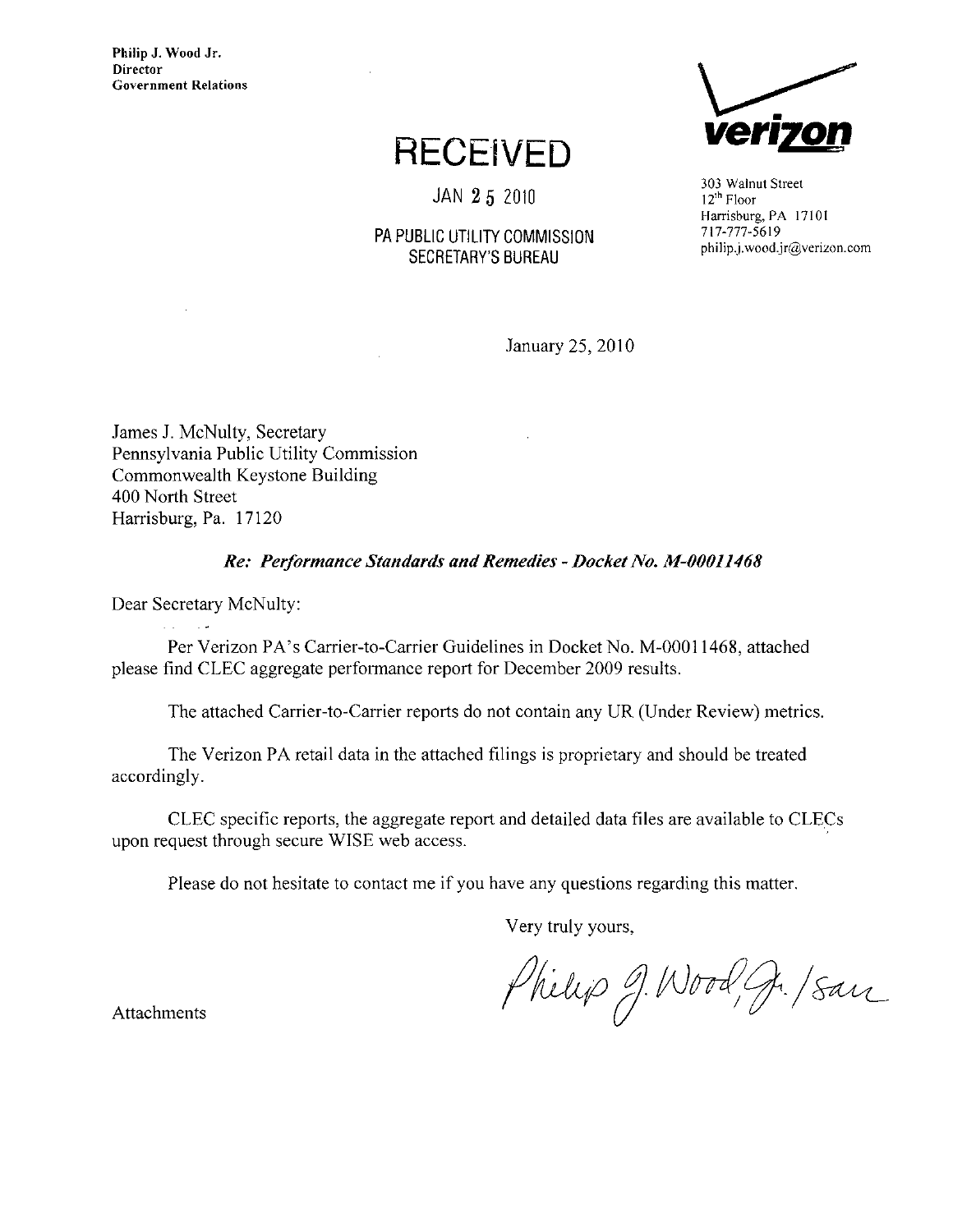# CONFIDENTIAL/PROPRIETARY **MATERIAL FOLLOWS:**

## NO SCANNED IMAGE AVAILABLE

## **ACTUAL DOCUMENT IN CONFIDENTIAL FILE FOLDER**